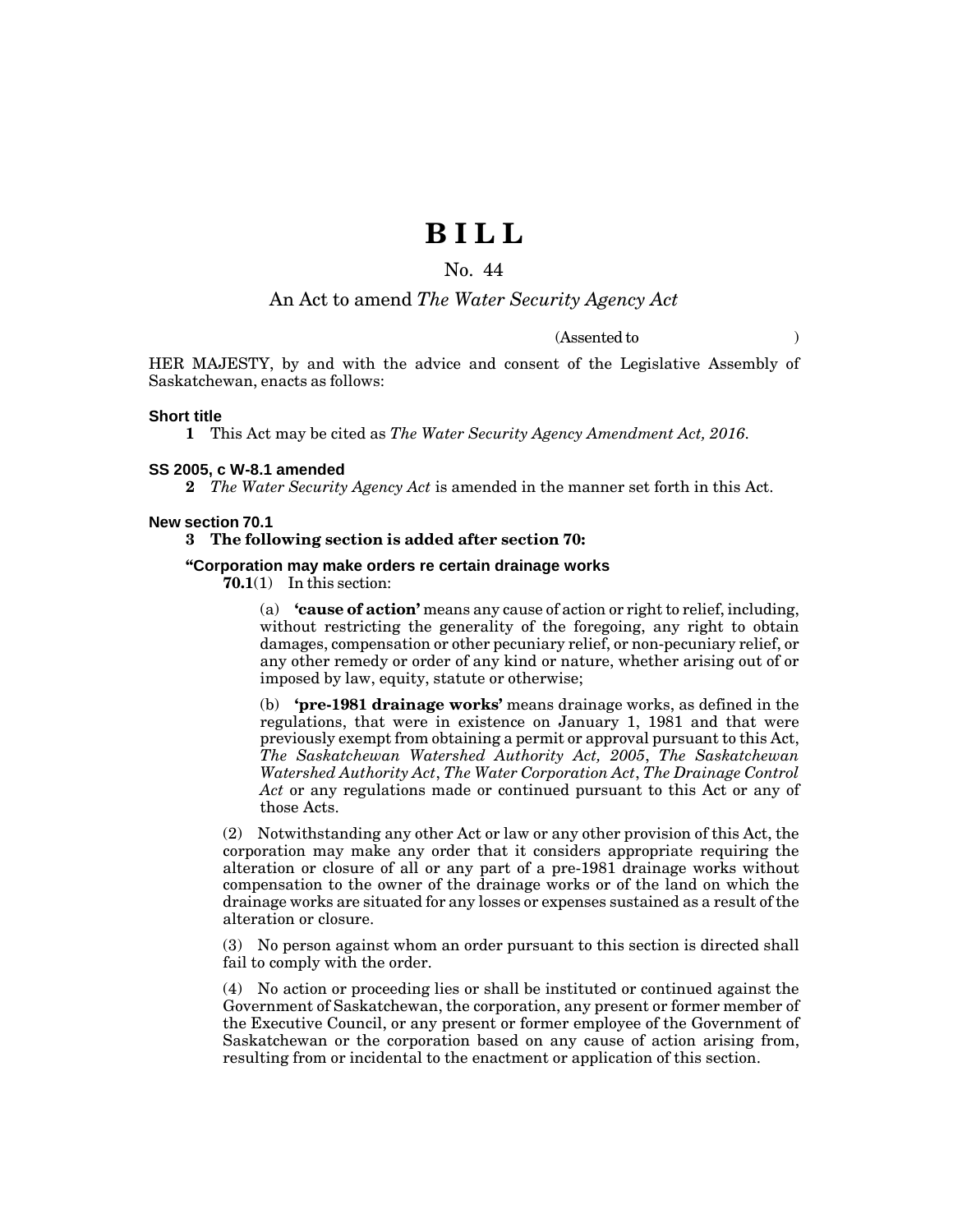2

(5) Every cause of action against the Government of Saskatchewan, the corporation, any present or former member of the Executive Council, or any present or former employee of the Government of Saskatchewan or the corporation arising from, resulting from or incidental to the enactment or application of this section is extinguished**".**

#### **New sections 79 and 80**

# **4 Sections 79 to 82 are repealed and the following substituted:**

# **"Definitions for Division**

**79** In this Division:

- (a) **'drainage works'** means drainage works as defined in the regulations;
- (b) **'investigation'** means a determination by the corporation of:
	- (i) whether the drainage works mentioned in a request exist;

(ii) whether a drainage approval has been issued for the drainage works mentioned in a request; and

(iii) in the case of a drainage approval being issued, whether the drainage works are impacting or could impact the petitioner's land;

(c) **'petitioner'** means a person who requests the corporation's assistance in resolving an issue related to damage or potential damage that the person believes has been or may be caused to that person by drainage works;

(d) **'request'** means a written request made pursuant to section 80;

(e) **'respondent'** means the registered owner of the land on which the drainage works mentioned in the request are located.

#### **"Request for corporation's assistance**

**80**(1) A petitioner who wishes to obtain the corporation's assistance to resolve an issue related to drainage works shall submit a written request to the corporation.

- (2) A request must include the following information:
	- (a) the name of the respondent;
	- (b) the location of the drainage works mentioned in the request;
	- (c) the issue the petitioner would like resolved;
	- (d) any other information that the corporation may require.

(3) The corporation shall provide a copy of the request submitted pursuant to subsection  $\overline{1}$  to the respondent.

(4) On receipt of a request, the corporation shall conduct an investigation of the issue and shall:

- (a) issue a written recommendation for resolving the issue; or
- (b) dismiss the request for assistance.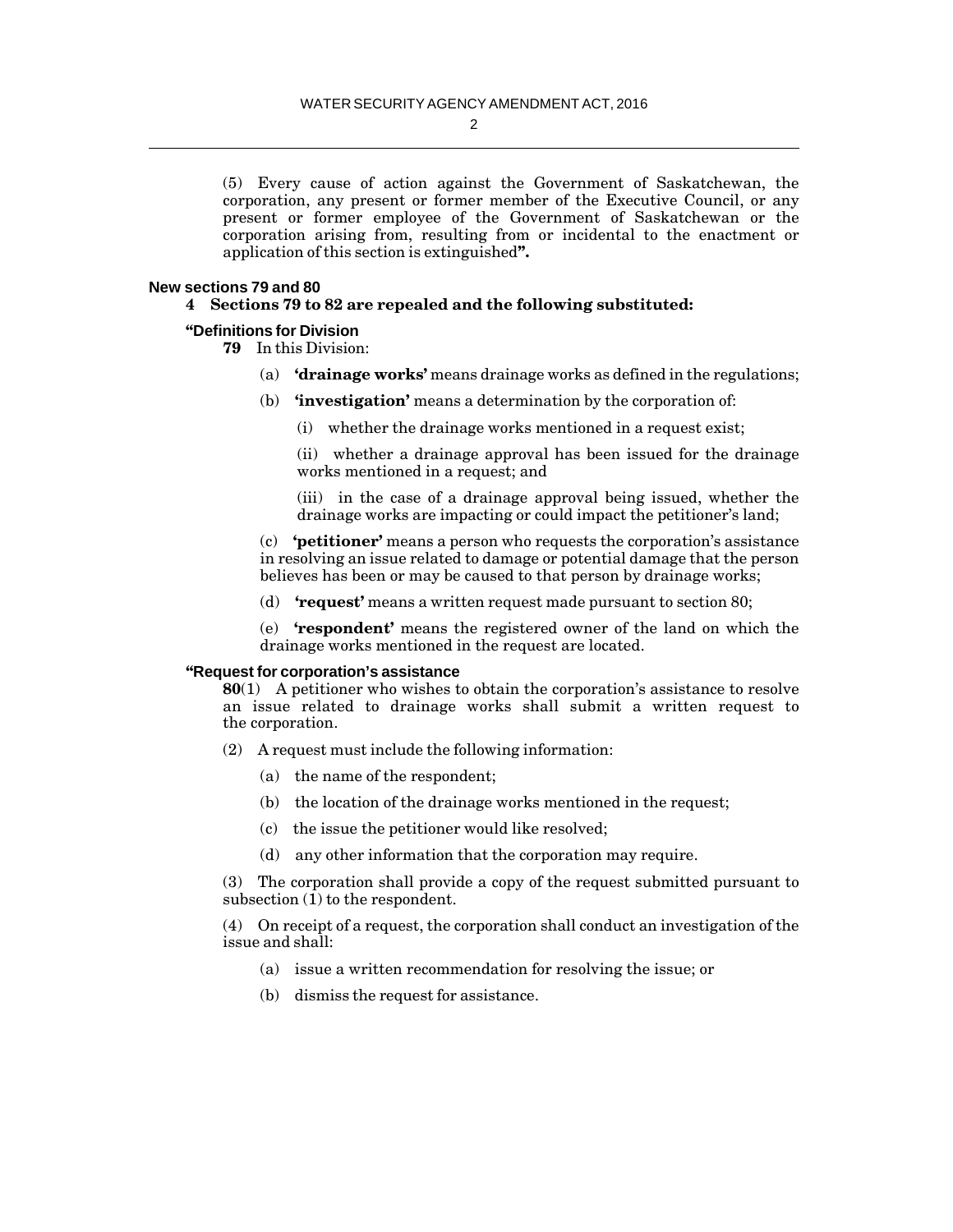(5) The corporation shall provide a copy of the recommendation or the decision to dismiss made pursuant to subsection (4) together with written reasons to the following persons:

- (a) the petitioner;
- (b) the respondent;
- (c) any other persons that the corporation considers appropriate**".**

#### **New sections 83 and 83.01**

# **5 Section 83 is repealed and the following substituted:**

#### **"Order relating to unapproved drainage works**

**83**(1) If the corporation determines that the drainage works that are the subject of a request have been constructed, extended, altered or operated without an approval and makes a recommendation to obtain an approval or render the drainage works inoperable, the corporation may make any order it considers appropriate pursuant to section 62.

(2) If an order is made pursuant to section 62, the corporation may register an interest based on the order against the title to or abstract record for the land on which the drainage works subject to the order are located.

(3) On registration of the interest in accordance with subsection (2):

(a) the terms and conditions of the order are binding on any person who at any time subsequent to the registration of the notice is the registered owner of the land with respect to which the notice is registered; and

(b) the provisions of this Act apply to any subsequent owner of the land as if that person were the person to whom the order was originally made.

# **"Order relating to approved drainage works**

**83.01**(1) In this section, **'approved drainage works'** means drainage works that are constructed, extended, altered or operated:

- (a) pursuant to an approval; and
- (b) in compliance with all terms and conditions of the approval.

(2) If the corporation determines that approved drainage works are causing loss or damage, the corporation may make any order that the corporation considers appropriate requiring the alteration or temporary closure of all or any part of the drainage works to mitigate the loss or damage being caused, without compensation to the approval holder**".**

#### **New section 84**

## **6 Section 84 is repealed and the following substituted:**

#### **"Appeal to Court of Queen's Bench re orders**

**84**(1) Any person aggrieved by an order made pursuant to section 62, 69, 70.1, 83 or 83.01 may appeal the order on a question of law to a judge of the Court of Queen's Bench within 30 days after the date of service of the order.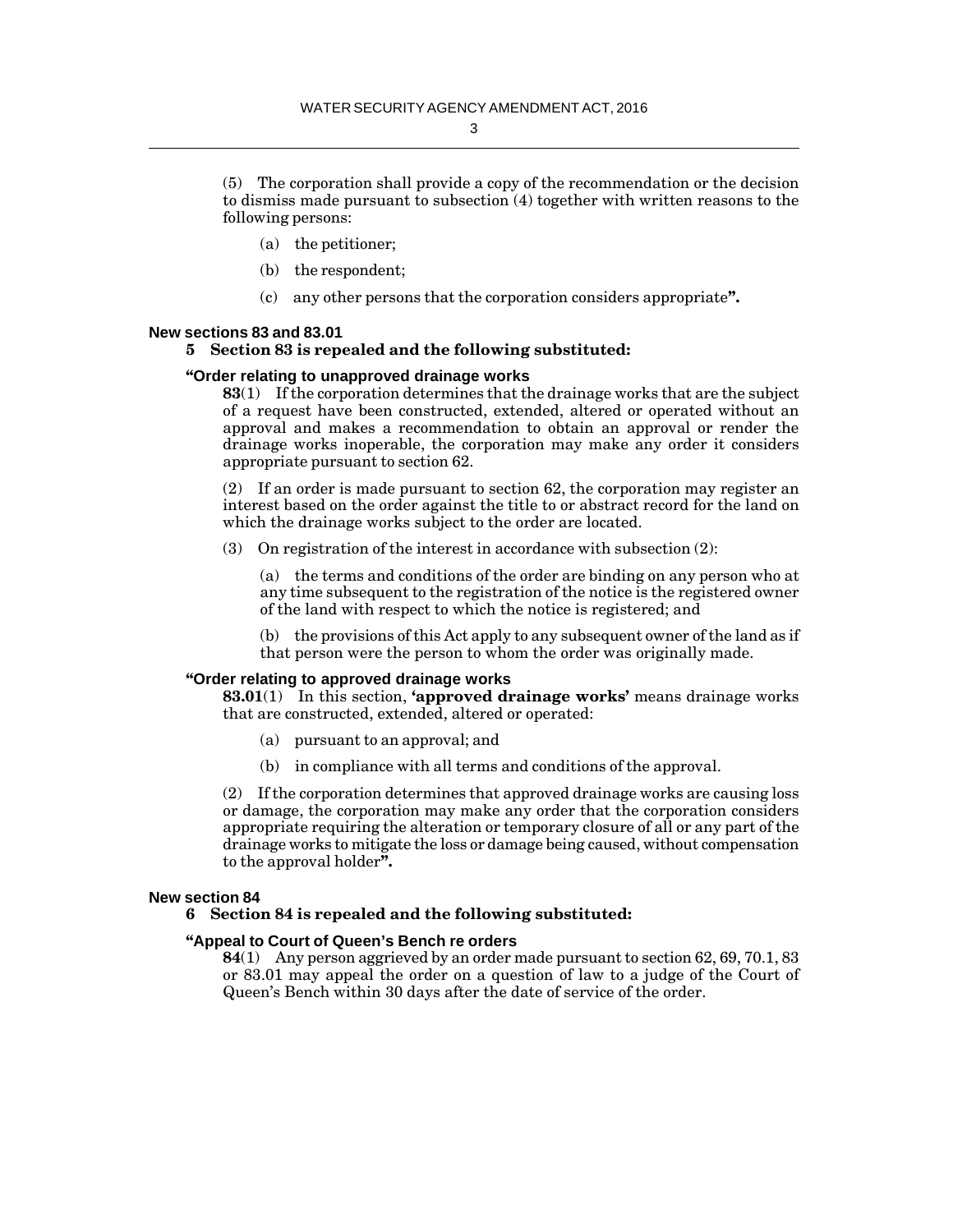- (2) The record of an appeal pursuant to subsection  $(1)$  consists of:
	- (a) the order;

(b) the written representations made to the corporation by the person named in the order;

- (c) the corporation's written recommendation pursuant to clause  $80(4)(a)$ ;
- (d) any other prescribed documents or materials; and
- (e) any other material that the Court of Queen's Bench may require.

(3) On hearing an appeal pursuant to this section, the judge of the Court of Queen's Bench may issue an order:

- (a) confirming the order against the appellant;
- (b) amending the order;
- (c) quashing the order; or
- (d) doing any other thing that the judge considers appropriate**".**

#### **Section 85 amended**

**7 Subsection 85(1) is amended in the portion preceding clause (a) by striking out "**83**" and substituting "**62, 69, 70.1, 83 or 83.01**".**

#### **Section 86 amended**

**8 Subsection 86(1) is amended in the portion preceding clause (a) by striking out "**the corporation undertakes any work for the purposes of section 85 and incurs any costs as a result,**" and substituting "**a debt is due to the corporation pursuant to section 85 or 93,**".**

#### **New sections 87 and 88**

# **9 Sections 87 and 88 are repealed and the following substituted:**

### **"Appeal to Court of Queen's Bench re certificate**

**87**(1) A person with respect to whom a certificate has been entered as a judgment pursuant to section 86 may appeal against the amount of the costs set out in the certificate to a judge of the Court of Queen's Bench:

(a) within 30 days after the date on which the certificate was filed; or

(b) if the person made representations to the corporation pursuant to section 86, within 30 days after the date on which the corporation notified the person of its decision pursuant to subsection 86(7).

(2) On hearing an appeal pursuant to this section, the judge of the Court of Queen's Bench may issue an order:

- (a) confirming the amount of the costs set out in the certificate;
- (b) amending or varying the amount of the costs set out in the certificate;
- (c) quashing the certificate; or
- (d) doing any other thing that the judge considers appropriate.

## **"Limit on corporation's power re damages**

**88** The corporation has no power to determine liability or award damages or other compensation to any impacted party with respect to drainage works that have been constructed, extended, altered or operated without an approval**".**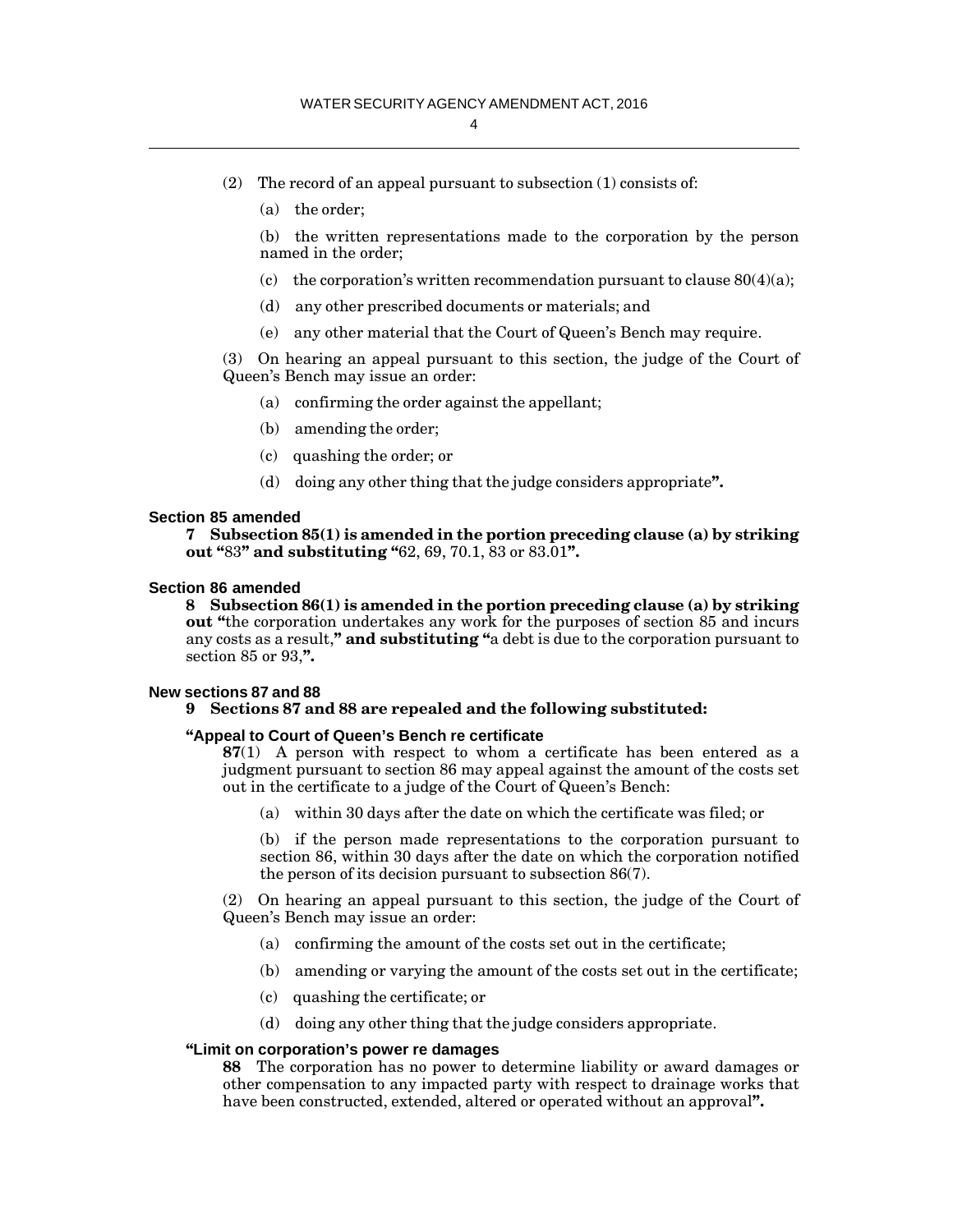# 5

## **Section 90 amended**

**10 Subsection 90(2) is amended by striking out "**of not more than \$10,000 and not more than \$1,000**" and substituting "**not exceeding \$1,000,000**".**

#### **New section 93**

#### **11 Section 93 is repealed and the following substituted:**

#### **"Powers of entry re removal of unapproved dam or works**

**93**(1) The corporation or any person acting under the corporation's instructions may enter on any land with any equipment, machinery or other articles that it considers necessary for the purpose of opening up, taking down, removing or destroying:

(a) any unapproved works; or

(b) any dam constructed by a beaver or any natural obstruction whether formed by blown dirt, debris or otherwise, in any lake, river, stream or other water body.

(2) The corporation and any persons acting under the corporation's instructions are not liable for any damage done to the land that is necessarily incidental to the exercise of the powers granted by subsection (1).

(3) The amount expended by the corporation and any person acting under its instructions in opening up, taking down, removing or destroying unapproved works pursuant to clause  $(1)(a)$  may be recovered as a debt due to the corporation from the person who constructed the works in the same manner as that mentioned in section 86 and, for that purpose, section 86 applies with any necessary modification, to that recovery**".**

#### **Transitional**

**12** Any request for assistance or formal complaint that was filed with the corporation pursuant to *The Water Security Agency Act*, as that Act existed before the coming into force of this Act, and that has not been resolved or fully dealt with on the day on which this Act comes into force is deemed to be a request as defined in clause 79(d) of *The Water Security Agency Act* and may be dealt with pursuant to that Act as if submitted in accordance with that Act.

#### **Coming into force**

**13** This Act comes into force on assent.